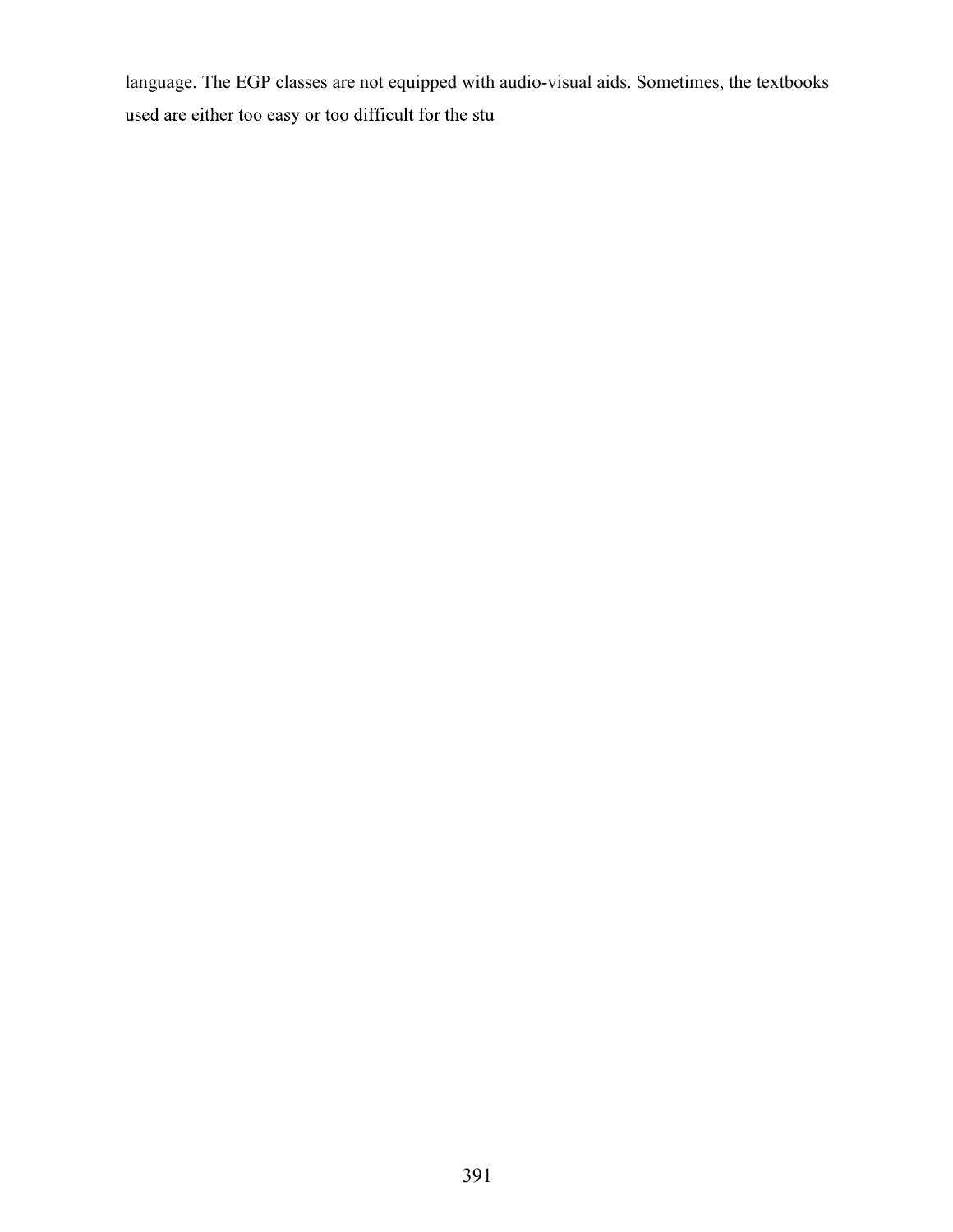## **Discussion**

In this section it is attempted to present and discuss the findings of the study in terms of the 12 evaluation constructs.

# 1- Objectives

The ministry of Education should prepare a comprehensive syllabus for the EGP course and determine its objectives. The instructors and students need to be aware of the goals of this course.

# 2- Attitudes

The instructors should make every effort to promote the students' attitudes toward the EGP course. This can be done through making the course more interesting to the students. The instructors should try to enrich and reward the positive points about the EGP course and eliminate the negative cones.

## 3- Time

It goes without saying that the time allocated to the EGP course should be increased. The undergraduate students need more exposure to the EGP course in order to learn it effectively.

## 4- Students and instructors

In order to maintain a balance among the different students with different proficiency levels, it is better to give a placement test and place the students based on their levels in appropriate classes.

## 5- Needs analysis

It seems necessary that the University of Tabriz curriculum developers carry out a needs analysis and redefine the syllabus based on the students' needs, wants, lacks and desires.

## 6- Classroom activities

Classroom activities should be organized around task-based activities and promote communicative skills and strategies as well as free use of language. Classroom activities should be diverse and varied in order to motivate the students and prevent boredom.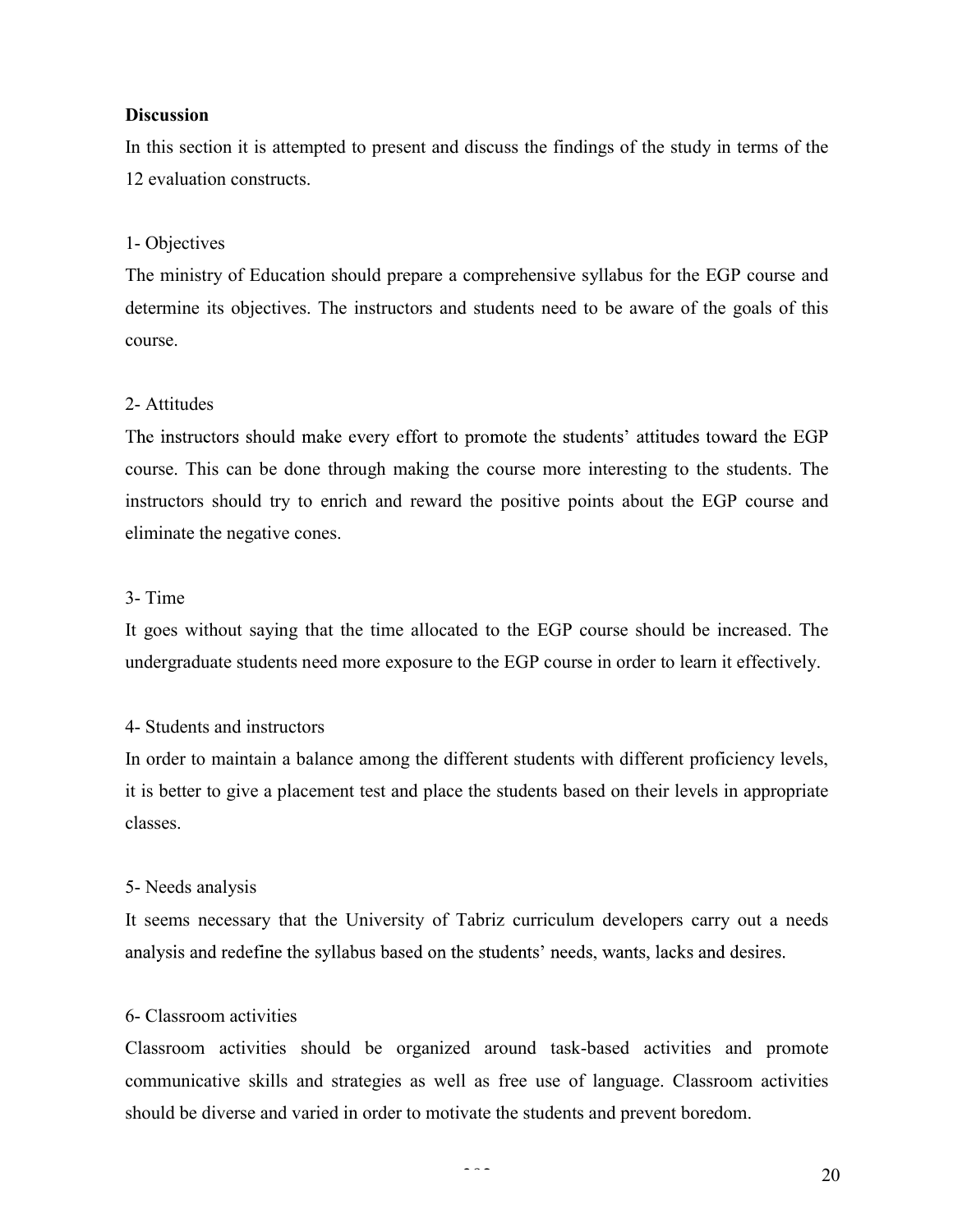# 7- Materials

The materials used for the EGP course should be interesting, suitable and based on different student tastes. It is better for each branch of science (humanities, engineering, medicine, science and literature) a different textbook to be used.

## 8- Study skills

It is believed that the University of Tabriz needs to offer an independent course under the study skills in order to prepare the students for their academic courses.

## 9- Language skills

The instructors should have enough time in order to practice all the four language skills. All the skills are related to each other in one way or another.

## 10- Vocabulary

The newly presented vocabulary items should be repeated in different contexts and subsequent units in order to be retained.

## 11- Grammar

The students need both grammatical explanations and ample exercises. The purpose of the grammar exercises should promote free use of language.

## 12- Assessment

The assessment criteria should be explained to the students at the beginning of the course. The instructors should consider the students' classroom activities when assigning their final grades. Meanwhile, the instructors should include mid-semester exam in order to prepare the students for the final exam.

## **Conclusion and implications**

Program evaluation endeavors to find out the weaknesses of a course of study. However, it is the officials and administrators who should want to implement the results. Without inducing any changes in the course, the study would be a waste of time, energy and resources. Therefore, the researchers, teachers, students and administrators need to try to apply and implement the results of the study for the betterment of their courses. Certainly, the present study has wide implications for researchers interested in the fields of EGP, ESP and EAP.

393